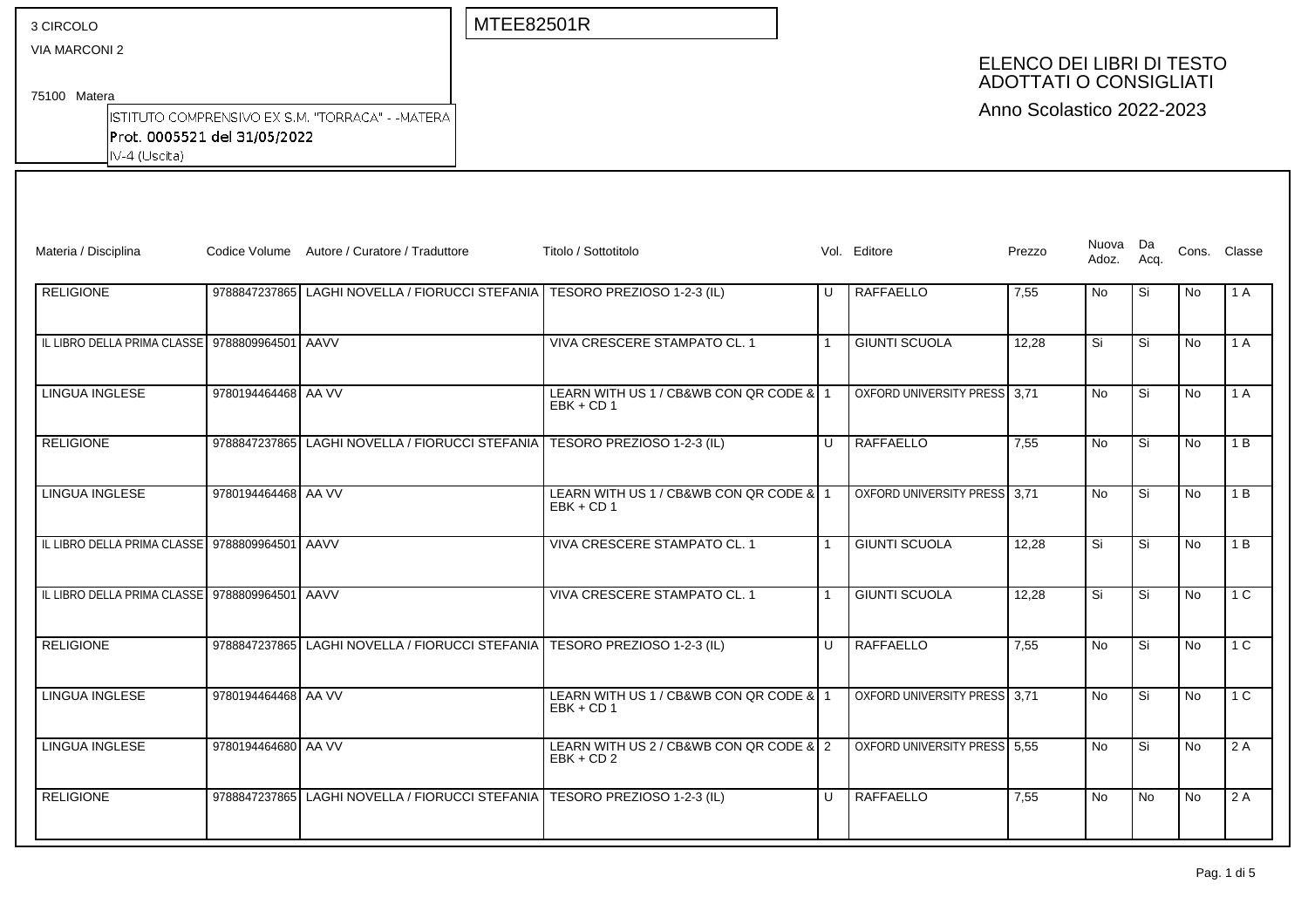VIA MARCONI 2

75100 Matera

MTEE82501R

# ELENCO DEI LIBRI DI TESTO ADOTTATI O CONSIGLIATI

| Materia / Disciplina     |                     | Codice Volume Autore / Curatore / Traduttore | Titolo / Sottotitolo                                   |        | Vol. Editore                 | Prezzo | Nuova Da<br>Adoz. | Acq.      |           | Cons. Classe |
|--------------------------|---------------------|----------------------------------------------|--------------------------------------------------------|--------|------------------------------|--------|-------------------|-----------|-----------|--------------|
| SUSSIDIARIO (1° BIENNIO) | 9788891562609 AA VV |                                              | VALIGIA PER CRESCERE (UNA) / CLASSE 2 2                |        | <b>FABBRI SCUOLA</b>         | 17,21  | <b>No</b>         | Si        | No        | 2 A          |
| SUSSIDIARIO (1° BIENNIO) | 9788891562609 AA VV |                                              | VALIGIA PER CRESCERE (UNA) / CLASSE 2 2                |        | <b>FABBRI SCUOLA</b>         | 17.21  | No                | Si        | No        | 2 B          |
| <b>RELIGIONE</b>         | 9788847237865       | LAGHI NOVELLA / FIORUCCI STEFANIA            | TESORO PREZIOSO 1-2-3 (IL)                             | U      | RAFFAELLO                    | 7,55   | <b>No</b>         | No        | <b>No</b> | 2B           |
| <b>LINGUA INGLESE</b>    | 9780194464680 AA VV |                                              | LEARN WITH US 2 / CB&WB CON QR CODE & 2<br>$EBK + CD2$ |        | OXFORD UNIVERSITY PRESS 5,55 |        | <b>No</b>         | Si        | No        | 2B           |
| SUSSIDIARIO (1° BIENNIO) | 9788883976001       | ROSA DATTOLICO / TIZIANA TROTTA              | A SCUOLA CON FRED 3                                    | 3      | <b>ARDEA EDITRICE</b>        | 24,59  | <b>No</b>         | Si        | No        | 3 A          |
| LINGUA INGLESE           | 9780194464802 AA VV |                                              | LEARN WITH US 3 / CB&WB CON QR CODE & 3<br>$EBK + CD3$ |        | OXFORD UNIVERSITY PRESS 7.42 |        | <b>No</b>         | Si        | <b>No</b> | 3 A          |
| <b>RELIGIONE</b>         | 9788846839350 AA VV |                                              | MONDO DI BENE 1-2-3 (UN)                               | $\cup$ | <b>LA SPIGA</b>              | 7,55   | <b>No</b>         | <b>No</b> | <b>No</b> | 3A           |
| <b>RELIGIONE</b>         | 9788846839350 AA VV |                                              | MONDO DI BENE 1-2-3 (UN)                               | $\cup$ | LA SPIGA                     | 7,55   | <b>No</b>         | <b>No</b> | <b>No</b> | 3 B          |
| SUSSIDIARIO (1° BIENNIO) | 9788883976001       | ROSA DATTOLICO / TIZIANA TROTTA              | A SCUOLA CON FRED 3                                    | 3      | <b>ARDEA EDITRICE</b>        | 24,59  | <b>No</b>         | Si        | <b>No</b> | 3 B          |
| <b>LINGUA INGLESE</b>    | 9780194464802 AA VV |                                              | LEARN WITH US 3 / CB&WB CON QR CODE & 3<br>$EBK + CD3$ |        | OXFORD UNIVERSITY PRESS 7.42 |        | <b>No</b>         | Si        | <b>No</b> | 3 B          |
| <b>LINGUA INGLESE</b>    | 9780194464802 AA VV |                                              | LEARN WITH US 3 / CB&WB CON QR CODE & 3<br>$EBK + CD3$ |        | OXFORD UNIVERSITY PRESS 7,42 |        | $\overline{No}$   | Si        | No        | 3C           |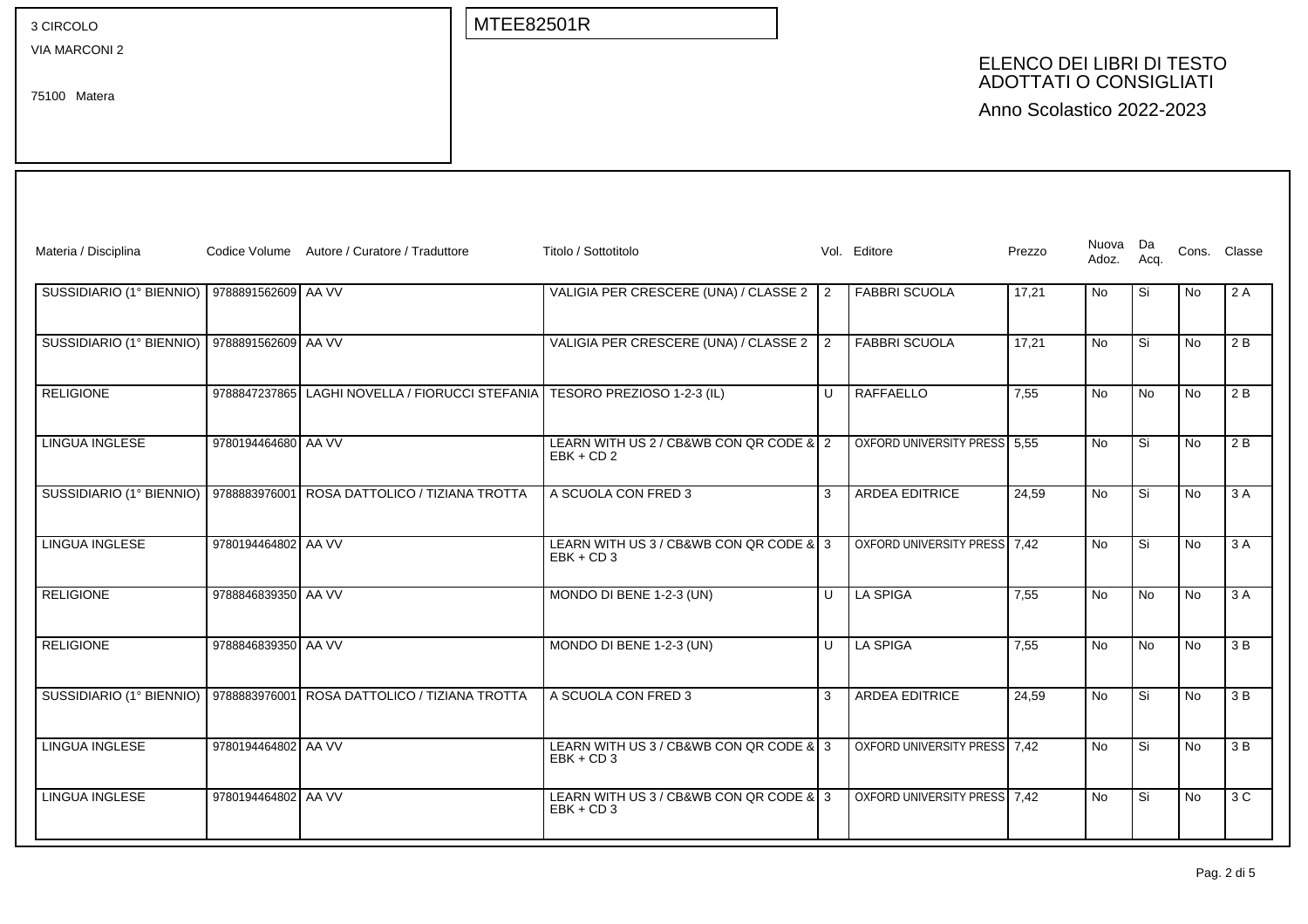VIA MARCONI 2

75100 Matera

MTEE82501R

## ELENCO DEI LIBRI DI TESTO ADOTTATI O CONSIGLIATI

| Materia / Disciplina                                                 |                     | Codice Volume Autore / Curatore / Traduttore                                   | Titolo / Sottotitolo                                                                  |              | Vol. Editore                 | Prezzo | Nuova Da<br>Adoz. | Aca.      |           | Cons. Classe   |
|----------------------------------------------------------------------|---------------------|--------------------------------------------------------------------------------|---------------------------------------------------------------------------------------|--------------|------------------------------|--------|-------------------|-----------|-----------|----------------|
| <b>RELIGIONE</b>                                                     | 9788846839350 AA VV |                                                                                | MONDO DI BENE 1-2-3 (UN)                                                              | U            | <b>LA SPIGA</b>              | 7,55   | <b>No</b>         | <b>No</b> | No        | 3 C            |
| SUSSIDIARIO (1° BIENNIO)                                             | 9788883976001       | ROSA DATTOLICO / TIZIANA TROTTA                                                | A SCUOLA CON FRED 3                                                                   | 3            | <b>ARDEA EDITRICE</b>        | 24.59  | <b>No</b>         | Si        | <b>No</b> | 3C             |
| SUSSIDIARIO DELLE DISCIPLINE<br>(AMBITO SCIENTIFICO)                 | 9788846841896       | ALBA                                                                           | COSTA ELENA / DONISELLI LILLI / TAINO NUOVI TRAGUARDI DISCIPLINE MATEMATICA/SCIENZE   |              | <b>LA SPIGA</b>              | 9.88   | Si                | Si        | <b>No</b> | 4 A            |
| SUSSIDIARIO DELLE DISCIPLINE<br>(AMBITO ANTROPOLOGICO)               | 9788846841889       | <b>ALBA</b>                                                                    | COSTA ELENA / DONISELLI LILLI / TAINO NUOVI TRAGUARDI DISCIPLINE STORIA-GEOGRAFIA   1 |              | <b>LA SPIGA</b>              | 9,88   | Si                | Si        | <b>No</b> | 4 A            |
| SUSSIDIARIO DEI LINGUAGGI 9788846841841                              |                     | COSTA ELENA / DONISELLI LILLI / TAINO   NUOVI TRAGUARDI LETTURE 4<br>ALBA      |                                                                                       | $\mathbf{1}$ | <b>LA SPIGA</b>              | 15,91  | Si                | Si        | <b>No</b> | 4 A            |
| <b>RELIGIONE</b>                                                     | 9788847237926       | FIORUCCI STEFANIA / LAGHI NOVELLA   TESORO PREZIOSO 4-5 (IL)                   |                                                                                       | $\cup$       | <b>RAFFAELLO</b>             | 7,55   | <b>No</b>         | Si        | <b>No</b> | 4 A            |
| <b>LINGUA INGLESE</b>                                                | 9780194464925 AA VV |                                                                                | LEARN WITH US 4 / CB&WB CON QR CODE & 1<br>$EBK + CD4$                                |              | OXFORD UNIVERSITY PRESS 7.42 |        | Si                | Si        | <b>No</b> | 4 A            |
| <b>RELIGIONE</b>                                                     | 9788847237926       | FIORUCCI STEFANIA / LAGHI NOVELLA                                              | TESORO PREZIOSO 4-5 (IL)                                                              | $\cup$       | RAFFAELLO                    | 7,55   | Si                | Si        | <b>No</b> | 4 <sub>B</sub> |
| <b>LINGUA INGLESE</b>                                                | 9780194464925 AA VV |                                                                                | LEARN WITH US 4 / CB&WB CON QR CODE & 1<br>$EBK + CD4$                                |              | OXFORD UNIVERSITY PRESS 7.42 |        | Si                | Si        | No        | 4 <sub>B</sub> |
| SUSSIDIARIO DELLE DISCIPLINE 9788846841889<br>(AMBITO ANTROPOLOGICO) |                     | <b>ALBA</b>                                                                    | COSTA ELENA / DONISELLI LILLI / TAINO NUOVI TRAGUARDI DISCIPLINE STORIA-GEOGRAFIA     |              | <b>LA SPIGA</b>              | 9.88   | Si                | Si        | <b>No</b> | 4 B            |
| SUSSIDIARIO DEI LINGUAGGI 9788846841841                              |                     | COSTA ELENA / DONISELLI LILLI / TAINO NUOVI TRAGUARDI LETTURE 4<br><b>ALBA</b> |                                                                                       |              | <b>LA SPIGA</b>              | 15.91  | Si                | Si        | No        | 4 B            |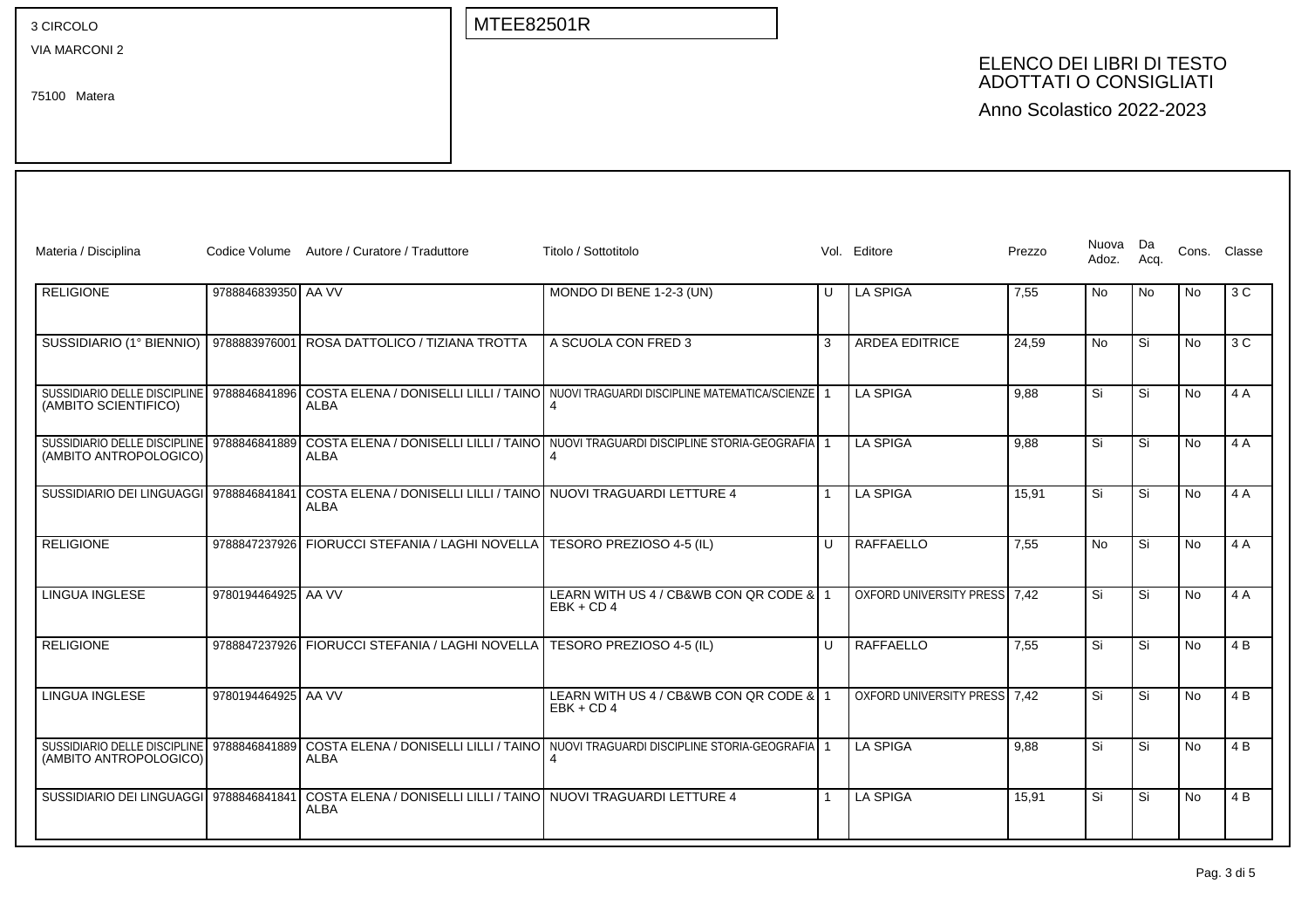VIA MARCONI 2

75100 Matera

MTEE82501R

# ELENCO DEI LIBRI DI TESTO ADOTTATI O CONSIGLIATI

| Materia / Disciplina                                                    |                     | Codice Volume Autore / Curatore / Traduttore                                                                    | Titolo / Sottotitolo                                                                         | Vol.           | Editore                      | Prezzo | Nuova Da<br>Adoz. | Acq. |           | Cons. Classe |
|-------------------------------------------------------------------------|---------------------|-----------------------------------------------------------------------------------------------------------------|----------------------------------------------------------------------------------------------|----------------|------------------------------|--------|-------------------|------|-----------|--------------|
| SUSSIDIARIO DELLE DISCIPLINE 9788846841896<br>(AMBITO SCIENTIFICO)      |                     | <b>ALBA</b>                                                                                                     | COSTA ELENA / DONISELLI LILLI / TAINO NUOVI TRAGUARDI DISCIPLINE MATEMATICA/SCIENZE   1<br>4 |                | <b>LA SPIGA</b>              | 9,88   | Si                | Si   | <b>No</b> | 4 B          |
| SUSSIDIARIO DELLE DISCIPLINE   9788846841896<br>(AMBITO SCIENTIFICO)    |                     | ALBA                                                                                                            | COSTA ELENA / DONISELLI LILLI / TAINO NUOVI TRAGUARDI DISCIPLINE MATEMATICA/SCIENZE   1      |                | LA SPIGA                     | 9.88   | Si                | Si   | No        | 4 C          |
| SUSSIDIARIO DELLE DISCIPLINE<br>(AMBITO ANTROPOLOGICO)                  | 9788846841889       | ALBA                                                                                                            | COSTA ELENA / DONISELLI LILLI / TAINO NUOVI TRAGUARDI DISCIPLINE STORIA-GEOGRAFIA   1        |                | LA SPIGA                     | 9.88   | Si                | Si   | <b>No</b> | 4 C          |
|                                                                         |                     | SUSSIDIARIO DEI LINGUAGGI 9788846841841 COSTA ELENA / DONISELLI LILLI / TAINO NUOVI TRAGUARDI LETTURE 4<br>ALBA |                                                                                              |                | <b>LA SPIGA</b>              | 15.91  | Si                | Si   | No        | 4 C          |
| <b>RELIGIONE</b>                                                        |                     | 9788847237926 FIORUCCI STEFANIA / LAGHI NOVELLA                                                                 | TESORO PREZIOSO 4-5 (IL)                                                                     | $\cup$         | RAFFAELLO                    | 7.55   | Si                | Si   | <b>No</b> | 4 C          |
| LINGUA INGLESE                                                          | 9780194464925 AA VV |                                                                                                                 | LEARN WITH US 4 / CB&WB CON QR CODE & 1<br>$EBK + CD4$                                       |                | OXFORD UNIVERSITY PRESS 7.42 |        | Si                | Si   | No        | 4 C          |
| RELIGIONE                                                               |                     | 9788847237926 FIORUCCI STEFANIA / LAGHI NOVELLA                                                                 | TESORO PREZIOSO 4-5 (IL)                                                                     | $\mathbf{U}$   | RAFFAELLO                    | 7.55   | <b>No</b>         | No.  | No        | 5 A          |
| SUSSIDIARIO DELLE DISCIPLINE<br>(AMBITO ANTROPOLOGICO)                  | 9788809982222       | AAVV                                                                                                            | TERRAMARE 2020 CL, 5 ANTROP.                                                                 | $\overline{2}$ | <b>GIUNTI SCUOLA</b>         | 11,51  | <b>No</b>         | Si   | <b>No</b> | 5 A          |
| SUSSIDIARIO DEI LINGUAGGI 9788809982192 AAVV                            |                     |                                                                                                                 | <b>LEGGIMI ANCORA 5</b>                                                                      | $\mathcal{P}$  | <b>GIUNTI SCUOLA</b>         | 19.30  | <b>No</b>         | Si   | No        | 5 A          |
| SUSSIDIARIO DELLE DISCIPLINE 9788809982239 AAVV<br>(AMBITO SCIENTIFICO) |                     |                                                                                                                 | TERRAMARE 2020 CL, 5 MATEM.                                                                  | $\overline{2}$ | <b>GIUNTI SCUOLA</b>         | 11.51  | <b>No</b>         | Si   | No        | 5 A          |
| LINGUA INGLESE                                                          | 9788847306448       | CARDELLI LYNCH / PASTORMERLO CHIARA   HELLO GINGER! 5<br>/ WALCOTT EDWARD                                       |                                                                                              | 5              | <b>CETEM</b>                 | 9,28   | <b>No</b>         | Si   | No        | 5 A          |